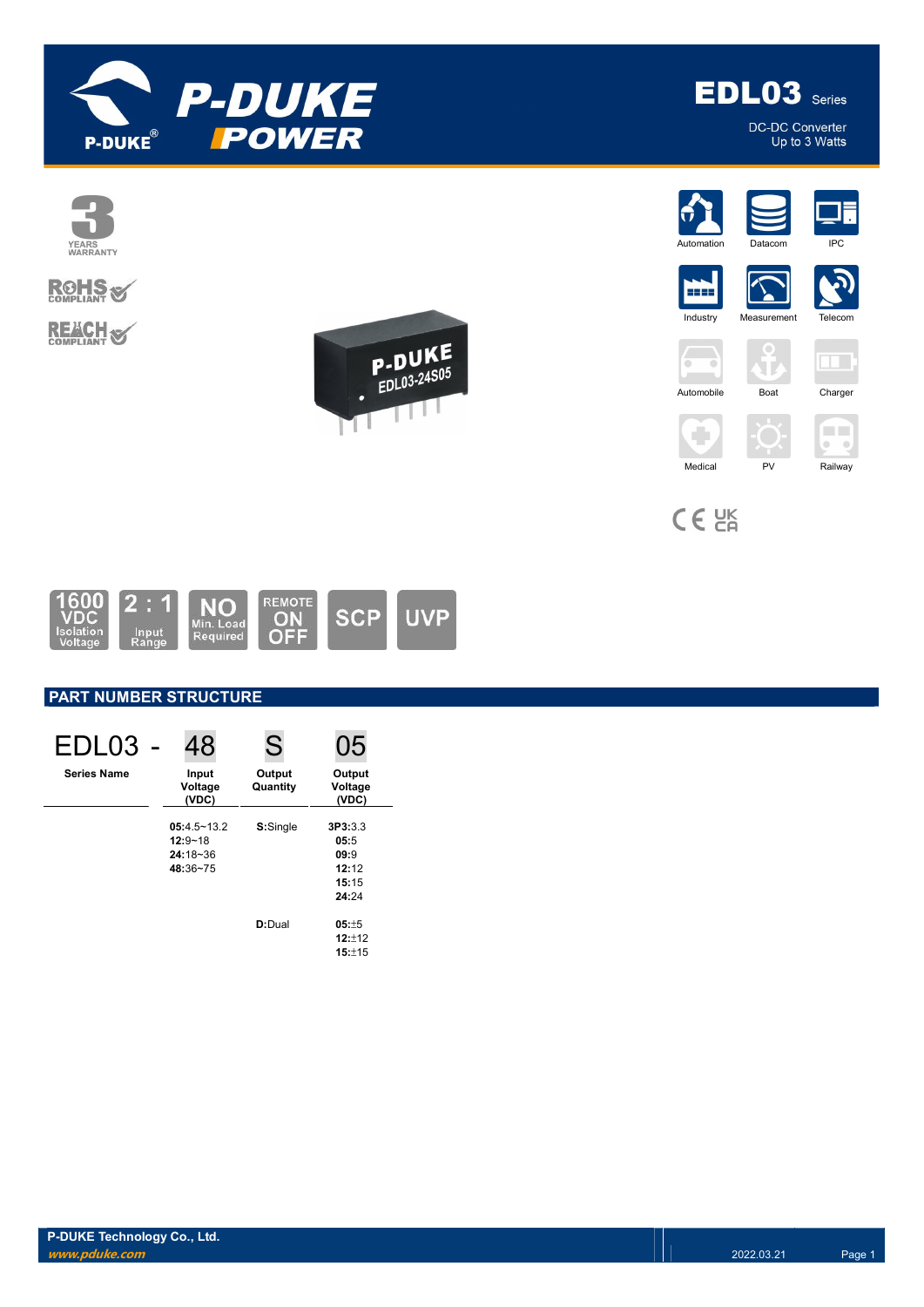



# TECHNICAL SPECIFICATION All specifications are typical at nominal input, full load and 25℃ unless otherwise noted

| Model<br><b>Number</b> | Input Range     | <b>Output Voltage</b> | <b>Output Current</b><br>@ Full Load | <b>Input Current</b><br>@ No Load | Efficiency | Maximum<br><b>Capacitor Load</b> |
|------------------------|-----------------|-----------------------|--------------------------------------|-----------------------------------|------------|----------------------------------|
|                        | <b>VDC</b>      | <b>VDC</b>            | mA                                   | mA                                | %          | μF.                              |
| EDL03-05S3P3           | $4.5 \sim 13.2$ | 3.3                   | 700                                  | 40                                | 75         | 4400                             |
| EDL03-05S05            | $4.5 \sim 13.2$ | 5                     | 600                                  | 50                                | 78         | 2200                             |
| EDL03-05S09            | $4.5 \sim 13.2$ | 9                     | 333                                  | 60                                | 81         | 1300                             |
| EDL03-05S12            | $4.5 \sim 13.2$ | 12                    | 250                                  | 60                                | 83         | 1000                             |
| EDL03-05S15            | $4.5 \sim 13.2$ | 15                    | 200                                  | 60                                | 84         | 820                              |
| EDL03-05S24            | $4.5 \sim 13.2$ | 24                    | 125                                  | 50                                | 82         | 470                              |
| EDL03-05D05            | $4.5 \sim 13.2$ | $\pm 5$               | ±300                                 | 50                                | 79         | ±1200                            |
| EDL03-05D12            | $4.5 \sim 13.2$ | ±12                   | ±125                                 | 50                                | 82         | ±520                             |
| EDL03-05D15            | $4.5 \sim 13.2$ | ±15                   | ±100                                 | 65                                | 82         | ±440                             |
| EDL03-12S3P3           | $9 - 18$        | 3.3                   | 700                                  | 20                                | 77         | 4400                             |
| EDL03-12S05            | $9 - 18$        | 5                     | 600                                  | 20                                | 81         | 2200                             |
| EDL03-12S09            | $9 - 18$        | 9                     | 333                                  | 30                                | 82         | 1300                             |
| EDL03-12S12            | $9 - 18$        | 12                    | 250                                  | 30                                | 84         | 1000                             |
| EDL03-12S15            | $9 - 18$        | 15                    | 200                                  | 30                                | 85         | 820                              |
| EDL03-12S24            | $9 - 18$        | 24                    | 125                                  | 30                                | 85         | 470                              |
| EDL03-12D05            | $9 - 18$        | $\pm 5$               | ±300                                 | 30                                | 81         | ±1200                            |
| EDL03-12D12            | $9 - 18$        | ±12                   | ±125                                 | 30                                | 85         | ±520                             |
| EDL03-12D15            | $9 - 18$        | ±15                   | ±100                                 | 30                                | 83         | ±440                             |
| EDL03-24S3P3           | $18 - 36$       | 3.3                   | 700                                  | 12                                | 77         | 4400                             |
| EDL03-24S05            | $18 - 36$       | 5                     | 600                                  | 12                                | 82         | 2200                             |
| EDL03-24S09            | $18 - 36$       | 9                     | 333                                  | 12                                | 83         | 1300                             |
| EDL03-24S12            | $18 - 36$       | 12                    | 250                                  | 12                                | 85         | 1000                             |
| EDL03-24S15            | $18 - 36$       | 15                    | 200                                  | 12                                | 86         | 820                              |
| EDL03-24S24            | $18 - 36$       | 24                    | 125                                  | 12                                | 84         | 470                              |
| EDL03-24D05            | $18 - 36$       | ±5                    | ±300                                 | 12                                | 82         | ±1200                            |
| EDL03-24D12            | $18 - 36$       | ±12                   | ±125                                 | 12                                | 84         | ±520                             |
| EDL03-24D15            | $18 - 36$       | ±15                   | ±100                                 | 15                                | 85         | ±440                             |
| EDL03-48S3P3           | $36 - 75$       | 3.3                   | 700                                  | 8                                 | 75         | 4400                             |
| EDL03-48S05            | $36 - 75$       | 5                     | 600                                  | 8                                 | 80         | 2200                             |
| EDL03-48S09            | $36 - 75$       | 9                     | 333                                  | 8                                 | 82         | 1300                             |
| EDL03-48S12            | $36 - 75$       | 12                    | 250                                  | 8                                 | 84         | 1000                             |
| EDL03-48S15            | $36 - 75$       | 15                    | 200                                  | $\bf 8$                           | 85         | 820                              |
| EDL03-48S24            | $36 - 75$       | 24                    | 125                                  | 8                                 | 86         | 470                              |
| EDL03-48D05            | $36 - 75$       | ±5                    | ±300                                 | 8                                 | 80         | ±1200                            |
| EDL03-48D12            | $36 - 75$       | ±12                   | ±125                                 | 8                                 | 86         | ±520                             |
| EDL03-48D15            | $36 - 75$       | ±15                   | ±100                                 | 8                                 | 83         | ±440                             |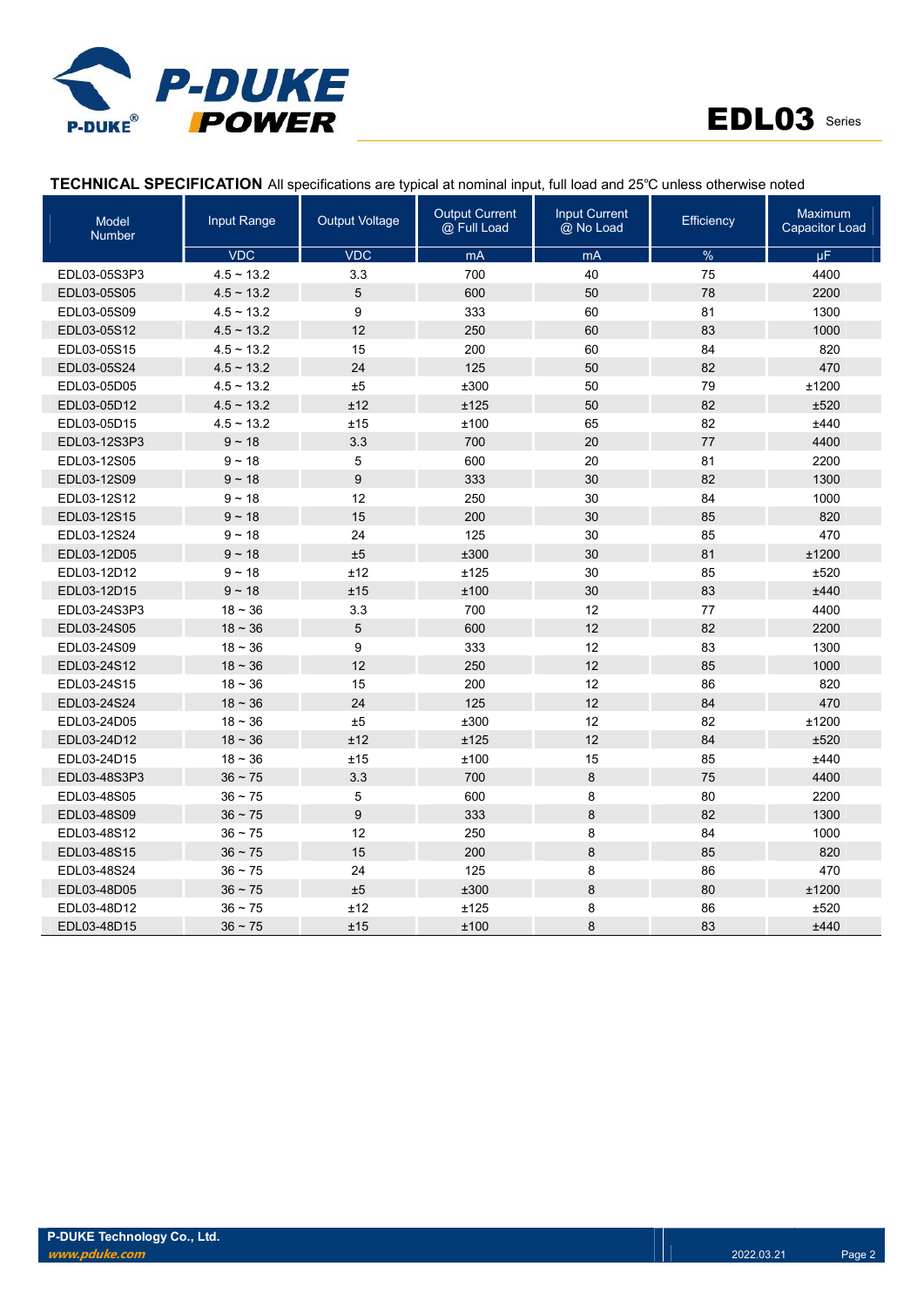

| <b>Parameter</b>              |                                                                                               | <b>Conditions</b>                                                                          | Min.           | Typ.                   | Max.           | <b>Unit</b> |
|-------------------------------|-----------------------------------------------------------------------------------------------|--------------------------------------------------------------------------------------------|----------------|------------------------|----------------|-------------|
| Operating input voltage range |                                                                                               | 5Vin(nom)                                                                                  |                |                        | 13.2           |             |
|                               |                                                                                               | 12Vin(nom)                                                                                 | 9              | 12                     | 18<br>36       | <b>VDC</b>  |
|                               |                                                                                               | 24Vin(nom)                                                                                 |                |                        |                |             |
|                               |                                                                                               | 48Vin(nom)                                                                                 | 36             | 48                     | 75             |             |
| Start up voltage              |                                                                                               | 5Vin(nom)                                                                                  |                |                        | 4.5            |             |
|                               |                                                                                               | 12Vin(nom)                                                                                 |                |                        | 9              | <b>VDC</b>  |
|                               |                                                                                               | 24Vin(nom)                                                                                 |                |                        | 18             |             |
|                               |                                                                                               | 48Vin(nom)                                                                                 |                |                        | 36             |             |
| Shutdown voltage              |                                                                                               | 5Vin(nom)                                                                                  | 2              | 3                      | 4              |             |
|                               |                                                                                               | 12Vin(nom)                                                                                 | 6              | $\overline{7}$         | 8              | <b>VDC</b>  |
|                               |                                                                                               | 24Vin(nom)                                                                                 | 13             | 15                     | 17             |             |
|                               |                                                                                               | 48Vin(nom)                                                                                 | 29             | 32                     | 35             |             |
| Start up time                 | Constant resistive load                                                                       | Power up                                                                                   |                | 10                     | 20             | ms          |
|                               |                                                                                               | Remote ON/OFF                                                                              |                |                        | 20             |             |
| Input surge voltage           | 1 second, max.                                                                                | 5Vin(nom)                                                                                  |                |                        | 15             |             |
|                               |                                                                                               | 12Vin(nom)                                                                                 |                |                        | 25             | <b>VDC</b>  |
|                               |                                                                                               | 24Vin(nom)                                                                                 |                |                        | 50             |             |
|                               |                                                                                               | 48Vin(nom)                                                                                 |                |                        | 100            |             |
| Input filter                  |                                                                                               |                                                                                            |                |                        | Capacitor type |             |
| Remote ON/OFF                 |                                                                                               | DC-DC ON                                                                                   |                | Open or high impedance |                |             |
|                               | Ctrl pin applied current via 1 Κω                                                             | DC-DC OFF                                                                                  | $\overline{2}$ | 3                      | 4              | mA          |
|                               |                                                                                               | Remote off input current                                                                   |                | 2.5                    |                | mA          |
|                               | Application circuit                                                                           |                                                                                            |                |                        |                |             |
|                               | DC-DC ON                                                                                      | DC-DC OFF                                                                                  |                |                        |                |             |
|                               | $+V$ in<br>1 $k\Omega$<br>Ctrl<br><b>WW-</b><br>3mA<br>DC/DC<br>CURRENT (1)<br>SOURCE<br>-Vin | $+V$ in<br>$1k\Omega$<br>Ctrl<br><b>WW</b><br>3mA<br>DC/DC<br>CURRENT(1)<br>SOURCE<br>-Vin |                |                        |                |             |

| OUTPUT SPECIFICATIONS            |                                    |                   |         |      |                                 |                      |
|----------------------------------|------------------------------------|-------------------|---------|------|---------------------------------|----------------------|
| <b>Parameter</b>                 |                                    | <b>Conditions</b> | Min.    | Typ. | Max.                            | <b>Unit</b>          |
| Voltage accuracy                 |                                    |                   | $-1.0$  |      | $+1.0$                          | %                    |
| Line regulation                  | Low Line to High Line at Full Load |                   | $-0.2$  |      | $+0.2$                          | %                    |
| Load regulation                  | No Load to Full Load               | Single            | $-1.0$  |      | $+1.0$                          |                      |
|                                  |                                    | Dual              | $-1.0$  |      | $+1.0$                          | $\%$                 |
|                                  | 10% Load to 90% Load               | Single            | $-0.5$  |      | $+0.5$                          |                      |
|                                  |                                    | Dual              | $-0.8$  |      | $+0.8$                          |                      |
| Cross regulation                 | Asymmetrical load 25%/100% FL      | Dual              | $-5.0$  |      | $+5.0$                          | $\%$                 |
| Ripple and noise                 | Measured by 20MHz bandwidth        |                   |         | 75   |                                 | mVp-p                |
| Temperature coefficient          |                                    |                   | $-0.02$ |      | $+0.02$                         | $%$ / ${}^{\circ}$ C |
| Transient response recovery time | 25% load step change               |                   |         | 500  |                                 | μs                   |
| Over current protection          |                                    |                   | 140     | 180  | 240                             | %                    |
| Short circuit protection         |                                    |                   |         |      | Continuous, automatics recovery |                      |

| <b>GENERAL SPECIFICATIONS</b> |                             |      |      |                              |                    |
|-------------------------------|-----------------------------|------|------|------------------------------|--------------------|
| <b>Parameter</b>              | <b>Conditions</b>           | Min. | Typ. | Max.                         | Unit               |
| Isolation voltage             | , minute<br>Input to Output | 1600 |      |                              | <b>VDC</b>         |
| Isolation resistance          | 500VDC                      |      |      |                              | GΩ                 |
| Isolation capacitance         |                             |      |      | 50                           | Pf                 |
| Switching frequency           | Full load to minimum load   | 100  |      |                              | kHz                |
| Safety meets                  |                             |      |      | IEC/EN/UL 62368-1            |                    |
| Case material                 |                             |      |      | Non-conductive black plastic |                    |
| Potting material              |                             |      |      | Silicone (UL94 V-0)          |                    |
| Weight                        |                             |      |      |                              | 4.5g(0.16oz)       |
| <b>MTBF</b>                   | MIL-HDBK-217F               |      |      |                              | 5.124 x $10^6$ hrs |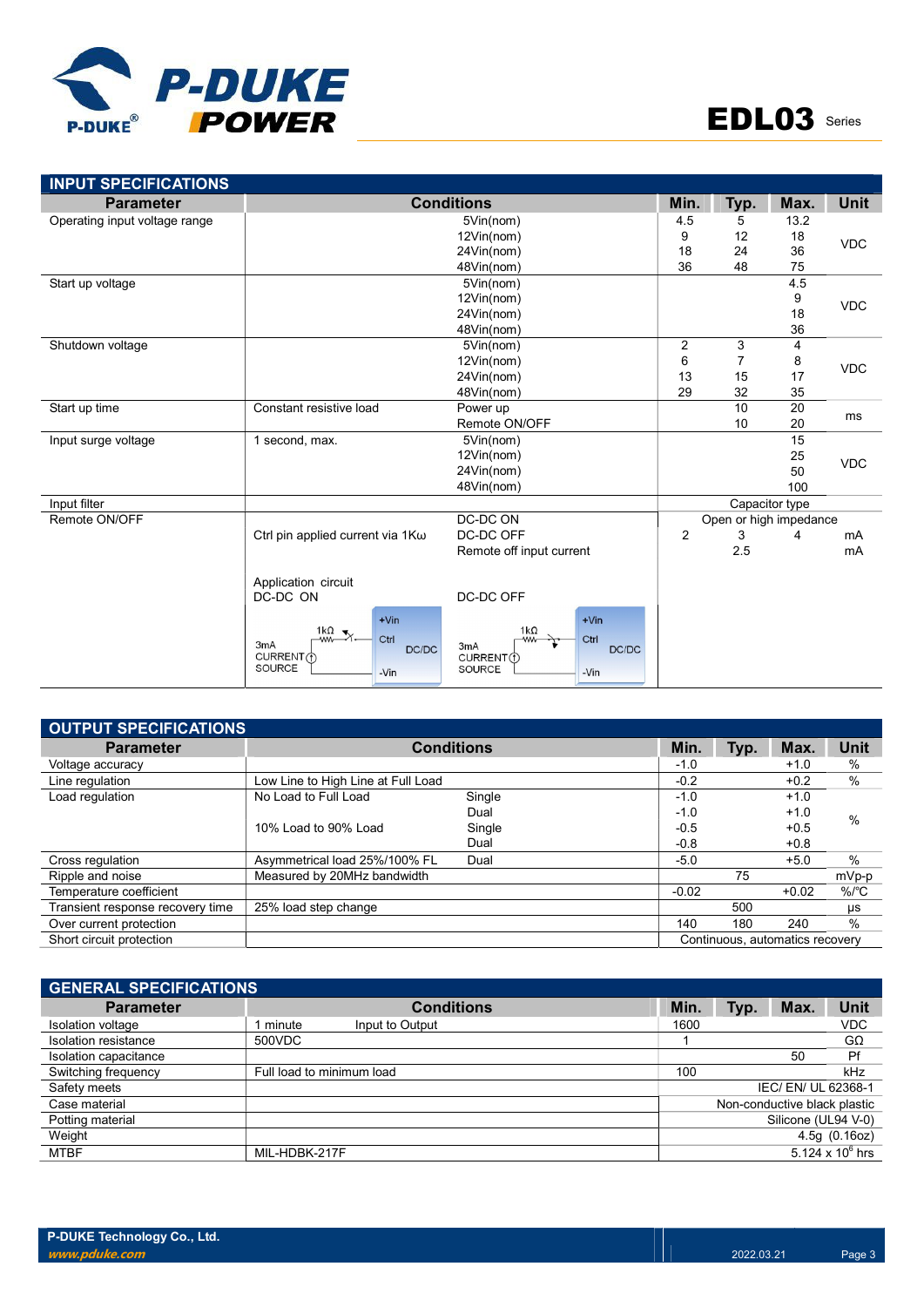

| <b>Conditions</b> | <b>Min</b>                          | Typ. | Max.   | Unit         |
|-------------------|-------------------------------------|------|--------|--------------|
| With derating     | -40                                 |      | $+105$ | °C           |
|                   |                                     |      | 105    | °C           |
|                   | $-55$                               |      | $+125$ | °C           |
|                   |                                     |      |        | MIL-STD-810F |
|                   |                                     |      |        | MIL-STD-810F |
|                   |                                     |      |        | 5% to 95% RH |
|                   | <b>ENVIRONMENTAL SPECIFICATIONS</b> |      |        |              |

| <b>EMC SPECIFICATIONS</b>                                                                                 |             |                                          |                         |
|-----------------------------------------------------------------------------------------------------------|-------------|------------------------------------------|-------------------------|
| <b>Parameter</b>                                                                                          |             | <b>Conditions</b>                        | Level                   |
| EMI                                                                                                       | EN55032     | With external components.                | Class A $\cdot$ Class B |
| <b>EMS</b>                                                                                                | EN55024     |                                          |                         |
| <b>ESD</b>                                                                                                | EN61000-4-2 | Air ± 8kV and Contact ± 6kV              | Perf. Criteria A        |
| Radiated immunity                                                                                         | EN61000-4-3 | 10 V/m                                   | Perf. Criteria A        |
| <b>Fast transient</b>                                                                                     | EN61000-4-4 | ±2kV                                     | Perf. Criteria A        |
|                                                                                                           |             | With an external input filter capacitor  |                         |
|                                                                                                           |             | (Nippon Chemi-con KY series, 220uF/100V) |                         |
| Surge                                                                                                     | EN61000-4-5 | ±1kV                                     | Perf. Criteria A        |
|                                                                                                           |             | With an external input filter capacitor  |                         |
|                                                                                                           |             | (Nippon Chemi-con KY series, 220µF/100V) |                         |
| Conducted immunity                                                                                        | EN61000-4-6 | $10 \,$ Vr.m.s                           | Perf. Criteria A        |
| Power frequency magnetic field                                                                            | EN61000-4-8 | 100A/m continuous: 1000A/m 1 second      | Perf. Criteria A        |
| AALITIAN: This company shake is a still and linear all American fluid from a company streets for the seal |             |                                          |                         |

CAUTION: This power module is not internally fused. An input line fuse must always be used.

# CHARACTERISTIC CURVE







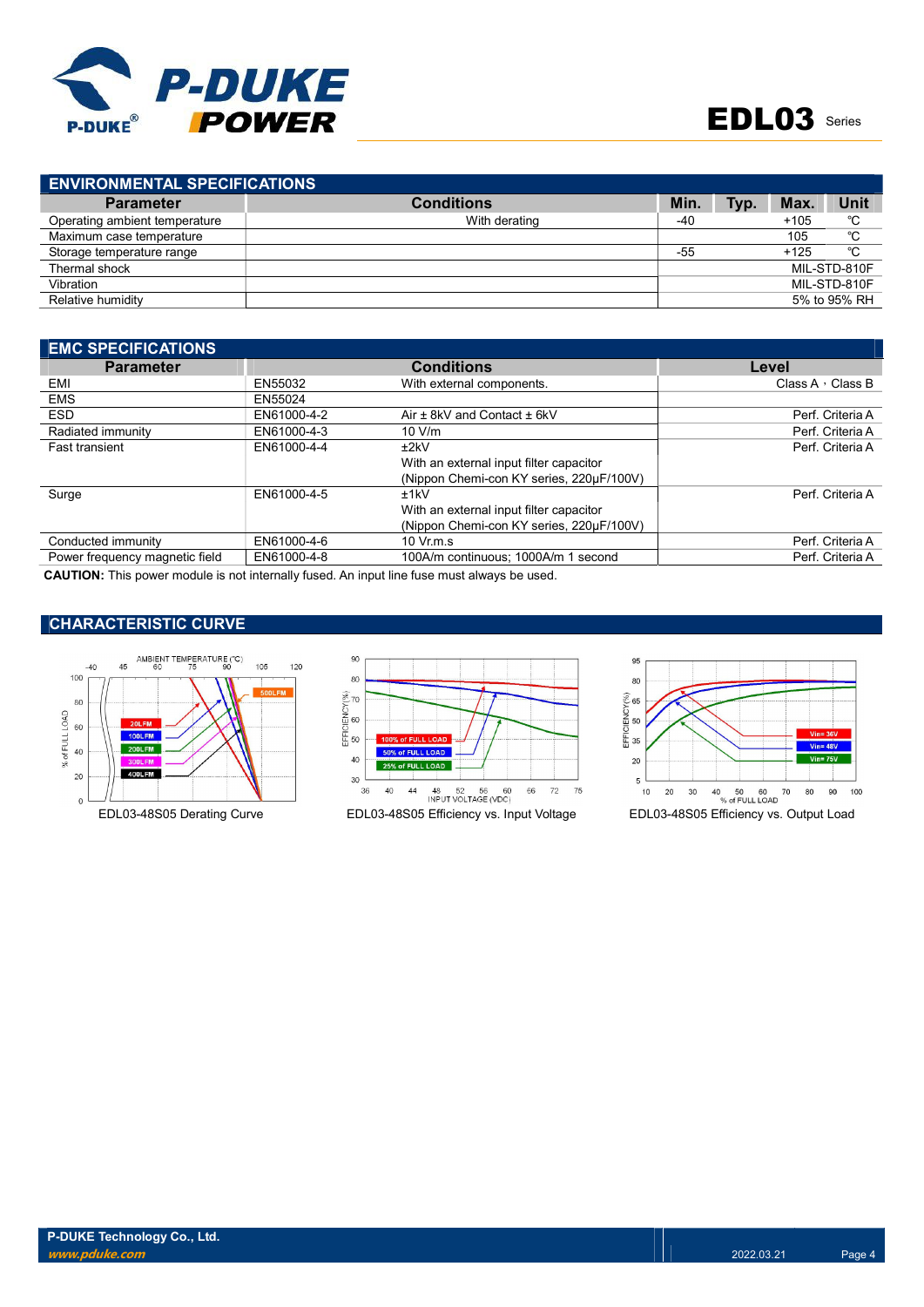

# FUSE CONSIDERATION

This power module is not internally fused. An input line fuse must always be used.

This encapsulated power module can be used in a wide variety of applications, ranging from simple stand-alone operation to an integrated part of sophisticated power architecture.

 $-0.14$  [3.5]

To maximum flexibility, internal fusing is not included; however, to achieve maximum safety and system protection, always use an input line fuse. The input line fuse suggest as below:

| Model                                  | <b>Fuse Rating</b><br>'A' | Fuse Type |
|----------------------------------------|---------------------------|-----------|
| EDL03-05S<br>$\cdot$ EDL03-05DF        | 1.6                       | Slow-Blow |
| EDL03-12S<br>$\cdot$ EDL03-12DF        | 0.8                       | Slow-Blow |
| $EDL03-24S1$<br>$\cdot$ EDL03-24DF     | 0.5                       | Slow-Blow |
| <b>EDL03-48S</b><br>$\cdot$ EDL03-48D[ | 0.315                     | Slow-Blow |

The table based on the information provided in this data sheet on inrush energy and maximum DC input current at low Vin.

### MECHANICAL DRAWING



**BOTTOM VIEW** 

#### RECOMMENDED PAD LAYOUT



All dimensions in inch(mm) Pad size(lead free recommended) Through hole 1.2.3.5.6.7.8: Φ0.031[0.80] Top view pad 1.2.3.5.6.7.8: Φ0.039[1.00] Bottom view pad 1.2.3.5.6.7.8: Φ0.063[1.60]

|                                                                 |            | <b>PIN CONNECTION</b> |             |
|-----------------------------------------------------------------|------------|-----------------------|-------------|
|                                                                 | <b>PIN</b> | <b>SINGLE</b>         | <b>DUAL</b> |
|                                                                 |            | -Vin                  | -Vin        |
| $\overline{\mathcal{E}}$<br>르                                   |            | $+V$ in               | $+V$ in     |
| $\overline{\phantom{a}}$<br>$\circ$<br>$\overline{\phantom{0}}$ |            | Ctrl                  | Ctrl        |
|                                                                 |            | ΝC                    | NC.         |
| 5 6 7<br>8<br>$\circ$<br>ᄖ                                      |            | +Vout                 | +Vout       |
|                                                                 |            | -Vout                 | Common      |
| $0.44$ $57 - 7$<br>con Log                                      |            | ΝC                    | -Vout       |

1. All dimensions in inch [mm]

2. Tolerance :x.xx±0.02 [x.x±0.5]

x.xxx±0.01 [x.xx±0.25] 3. Pin dimension tolerance ±0.004 [0.10]